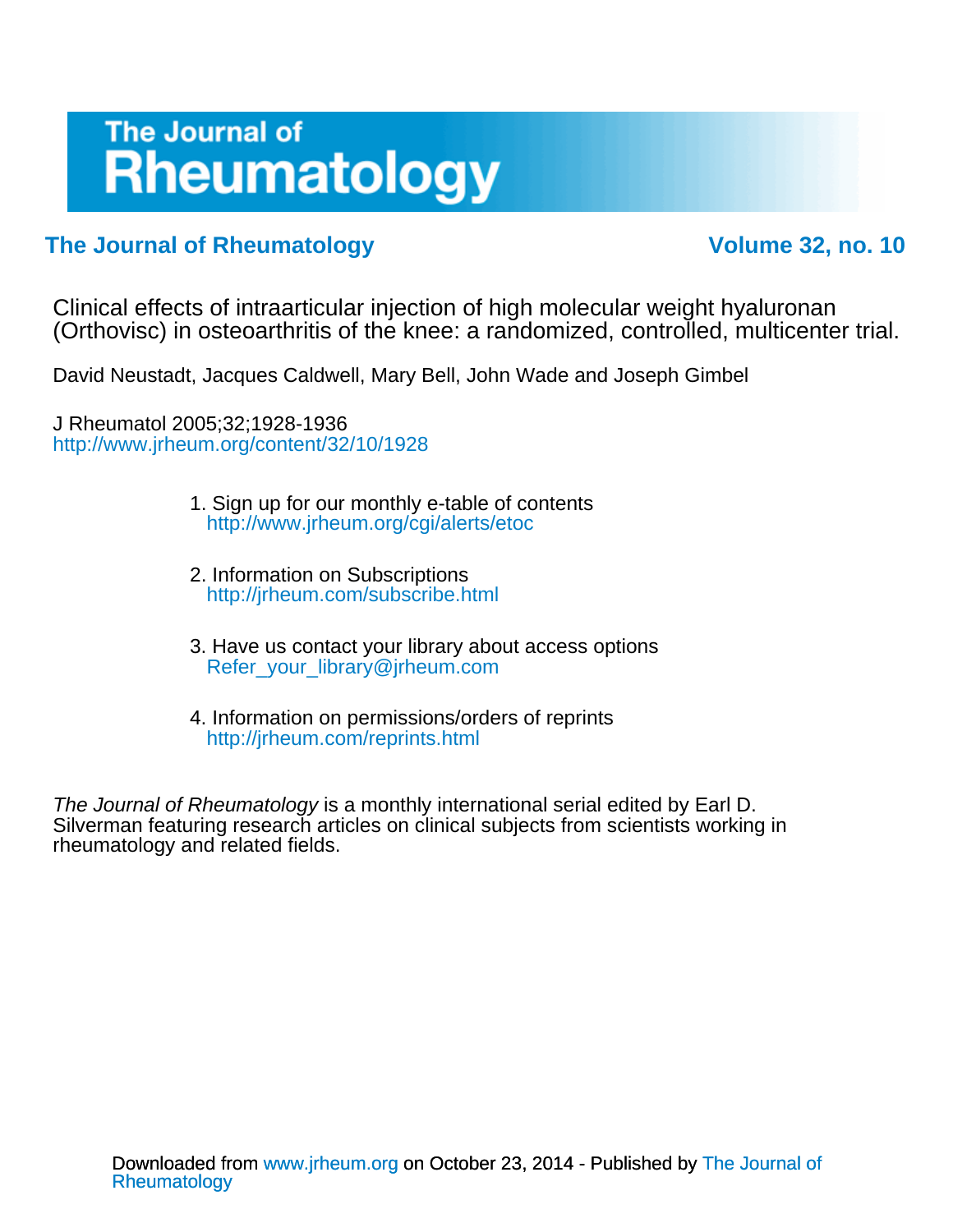## Clinical Effects of Intraarticular Injection of High Molecular Weight Hyaluronan (Orthovisc®) in Osteoarthritis of the Knee: A Randomized, Controlled, Multicenter Trial

#### DAVID NEUSTADT, JACQUES CALDWELL, MARY BELL, JOHN WADE, and JOSEPH GIMBEL

*ABSTRACT. Objective.* To evaluate the efficacy and safety of injection of high molecular weight (HMW) hyaluronan (Orthovisc®) in patients with mild, moderate, and severe knee osteoarthritis (OA).

*Methods.* A randomized, arthrocentesis-controlled, multicenter trial. Patients ( $n = 372$ ) were randomized to 4 weekly HMW hyaluronan injections  $(O4, n = 128)$ , 3 weekly HMW hyaluronan injections followed by one arthrocentesis  $(O3A1, n = 120)$ , or 4 arthrocenteses without injection (control group,  $A4$ ,  $n = 124$ ). All patients had knee OA, as determined by Kellgren-Lawrence (K-L) grade, and Western Ontario and McMaster University Osteoarthritis Index (WOMAC) pain score  $\geq 200$ mm and < 400 mm in index knee and < 150 mm in contralateral knee. The primary outcome measure was the proportion of patients achieving a 20% relative and 50 mm absolute improvement from baseline in WOMAC pain score at Weeks 8, 12, 16, and 22 post-baseline in the index knee. Secondary outcomes were Patient Global score, Investigator Global score, and Pain on Standing score.

*Results.* The evaluable subgroup consisted of patients with K-L grade 2 or 3 at baseline. The comparison of O4 versus A4 for the primary outcome approached, but did not reach, significance in the evaluable subgroup: 76% of O4 patients had  $\geq 20\%$  improvement in WOMAC pain score at Week 8 compared to 62% of A4 patients. More O4 patients had  $\geq 40\%$  improvement in WOMAC pain score compared to A4. The effectiveness of the 3-injection regimen (O3A1) was masked by a possible placebo effect from the needle injection procedure in the A4 (control) group. No differences between groups were observed with respect to incidence of adverse events.

*Conclusion.* Our findings indicate that HMW hyaluronan is safe and seems to be effective in the treatment of mild to severe OA of the knee. (J Rheumatol 2005;32:1928–36)

*Key Indexing Terms:* OSTEOARTHRITIS HIGH MOLECULAR WEIGHT HYALURONAN CLINICAL TRIAL

Osteoarthritis (OA) is the most common rheumatic disorder and the leading cause of disability in adults over age 45 years<sup>1</sup>. At least 21 million Americans have  $OA^2$ . As the pop-

*Address reprint requests to Dr. D. Neustadt, University of Louisville School of Medicine, 234 East Gray Street, Suite 328, Louisville, KY 40202. E-mail: md@davidhneustadt.com Accepted for publication April 15, 2005.*

ulation ages, the number will exceed 32 million, according to data from the Centers for Disease Control and Prevention<sup>1</sup>. Knee OA is extremely common, and some population surveys show that radiologically confirmed OA of the knee occurs in at least 30% of persons after the age of 50 years, and up to  $80\%$  of people older than 75 years<sup>3</sup>. It is estimated that in the US about 100,000 people with OA of the knee are unable to walk independently from bed to bathroom<sup>1</sup>. Roughly 300,000 knee joints were surgically replaced during 19952. The traditional belief that OA is simply a "wear and tear" condition associated with aging is no longer tenable. New knowledge on cartilage and the pathogenesis of OA has fostered interest in additional approaches for prevention and treatment of OA.

The current treatment recommendations for knee  $OA<sup>4</sup>$ include nonpharmacologic measures, such as weight reduction when needed, and other measures that reduce load and impact on the knees, such as the use of high stools and high chairs, walking aids (canes, crutches, walkers) and quadriceps strengthening exercises (isometric quad drill) on a regular basis. After the basic management program is estab-

Personal non-commercial use only. The Journal of Rheumatology Copyright © 2005. All rights reserved.

*1928 The Journal of Rheumatology 2005; 32:10*

*From the Department of Medicine, Section on Rheumatic Diseases, University of Louisville School of Medicine, Louisville, Kentucky; BioniCare Technologies, Sparks, Maryland, USA; Division of Rheumatology, Department of Medicine, Sunnybrook Health Sciences Center, University of Toronto, Toronto, Ontario; Department of Medicine, University of British Columbia, Vancouver, British Columbia, Canada; and Arizona Research Center, Phoenix, Arizona, USA.*

*Supported in part by a grant from Anika Therapeutics, Inc., Woburn, Massachusetts, USA.*

*D. Neustadt, MD, Clinical Professor of Medicine, University of Louisville School of Medicine; J. Caldwell, MD, University of Florida, BioniCare Technologies; M. Bell, MD, Head, Division of Rheumatology, Department of Medicine, Sunnybrook and Women's College Health Sciences Centre, Associate Professor, Division of Rheumatology, Department of Medicine, Faculty of Medicine, University of Toronto; J. Wade, MD, Department of Medicine, University of British Columbia; J. Gimbel, MD, Medical Director, Arizona Research Center.*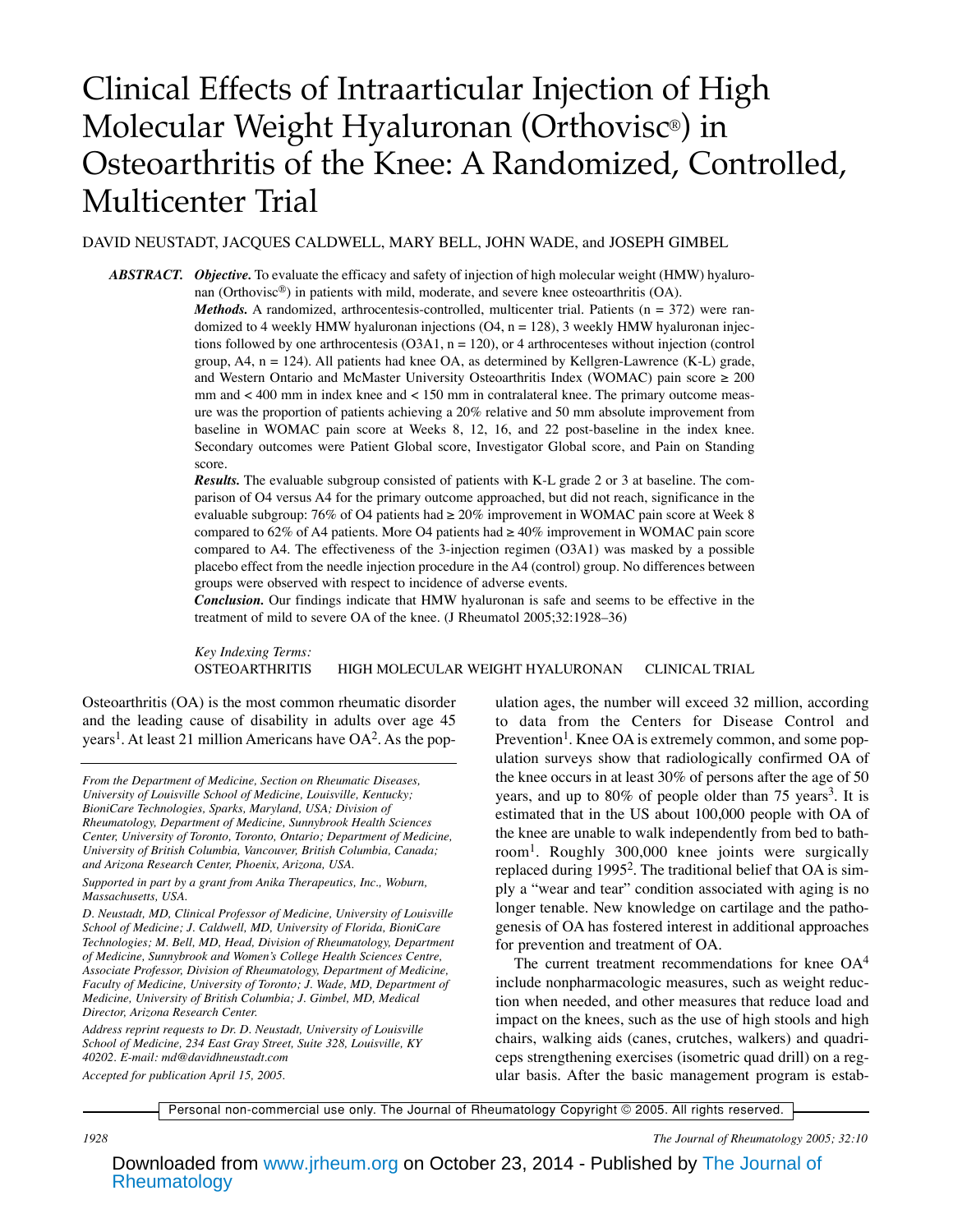lished, the next step is the addition of medications including non-opioid analgesics, nonsteroidal antiinflammatory drugs (NSAID), and judicious use of intraarticular (IA) corticosteroid therapy. Numerous traditional (nonselective) cyclooxygenase (COX-1) and COX-2-specific NSAID agents are available. IA corticosteroid injection therapy is often successful in knee OA associated with synovitis or effusion. IA hyaluronan (hyaluronate, hyaluronic acid) therapy is another therapeutic approach for knee OA unresponsive to conventional measures in patients who have difficulty coping with pain and activities of daily living. IA high molecular weight (HMW) hyaluronan injection offers an additional approach for patients who wish to delay or avoid knee joint replacement surgery.

Hyaluronan (HA), a glycosaminoglycan mainly responsible for the viscosity and lubrication of normal synovial fluid, has been studied as a substance capable of possibly restoring the normal properties of synovial fluid and cartilage and reducing pain and stiffness in the OA knee<sup>5,6</sup>. Several preparations — HMW hyaluronan (Orthovisc<sup>®</sup>, molecular weight 1 to 2.9 million Da), sodium hyaluronate (Hyalgan®, molecular weight 500,000 to 730,000 Da; Supartz®, molecular weight 620,000 to 1.17 million Da), and hylan G-F20 (Synvisc<sup>®</sup>, cross-linked) — approved by the US Food and Drug Administration are currently available in the US, Canada, and Europe<sup>7-10</sup>. These preparations require 3 (Synvisc®) to 5 (Hyalgan®, Supartz®) IA injec $tions<sup>8-10</sup>$ .

This therapeutic approach has been called viscosupplementation, because initially clinical improvement was thought to be due to supplementing the viscous properties of altered pathologic synovial fluid $\overline{1}^{1,12}$ . It may also have a beneficial protective effect on the chondrocyte, with structure-modifying improvement. The mechanism of action may include antiinflammatory effects such as inhibition of phagocytosis<sup>13,14</sup>, chemotaxis<sup>15</sup>, prostaglandin synthesis<sup>16</sup>, and removal of oxygen-free radicals<sup>17</sup>.

Significant adverse effects are limited to rare acute local reactions, which have occurred only after injection of the cross-linked hylan G-F20 preparation (Synvisc®). This socalled "pseudo-septic" reaction<sup>18-20</sup> has been reported in about 2% to 8% of patients injected with Synvisc® 21-23. No similar reactions have been reported with use of other noncross-linked purified preparations, including Orthovisc® 24.

Structural disease modifying activity has been postulated for hyaluronate injectable therapy, but has not been confirmed in human subjects with knee OA. A recent one-year study<sup>25</sup> investigated structural changes by measuring change in joint space narrowing. Jubb, *et al*<sup>25</sup> reported less progression of joint space narrowing in patients treated with hyaluronan compared to placebo. This occurred especially in subjects with milder radiologic disease at baseline. Such data suggest a possible strategy for early "preventive" treatment of OA of the knee.

The results of previous hyaluronate studies $26-28$  led to the conclusion that IA HA is a worthwhile treatment option to consider in difficult to treat patients with moderate to severe OA of the knee [Kellgren-Lawrence (K-L) grades 2 or 3]. Neustadt<sup>28</sup> reported the potential for significant clinical improvement is considerably diminished in patients with advanced (endstage) disease and severe radiographic changes (K-L grade 4). These patients, with so-called "bone on bone" disease, usually will require surgical knee replacement $^{29}$ .

We evaluate the efficacy and safety of 3 or 4 injections of HMW hyaluronan (Orthovisc<sup>®</sup>) in patients with OA of the knee in a randomized, arthrocentesis-controlled, multicenter trial. We hypothesized that Orthovisc®, a HMW hyaluronan (1 to 2.9 million Da), could require fewer injections to achieve the same effectiveness as other hyaluronans.

#### **MATERIALS AND METHODS**

*Study design.* A randomized, arthrocentesis-controlled, double-blind, multiple dose (3 or 4 injections) clinical trial of highly purified, HMW hyaluronan (Orthovisc®) was carried out at 24 sites in the United States and Canada during the period January 2001 to December 2002.

Patient eligibility was evaluated during a screening visit before entry into the study. To ensure patients were blinded to their treatment group assignment, each patient in each treatment group received 4 injections. Qualified participants ( $n = 372$ ) were randomized with equal probability into one of 3 treatment regimens: 4 HMW hyaluronan injections  $(O4, n =$ 128), 3 HMW hyaluronan injections plus one control (arthrocentesis only) procedure ( $O3A1$ ,  $n = 120$ ), or 4 control (arthrocentesis only) procedures  $(A4, n = 124)$ . Patients in the O4 group received 4 injections at weekly intervals of HMW hyaluronan; patients in O3A1 received 3 weekly injections of HMW hyaluronan followed by one arthrocentesis procedure; patients in the A4 group received 4 "control" (arthrocentesis only) procedures into the index knee. Four arthrocentesis procedures were used as a control group only for purposes of the study. Multiple arthrocenteses are not used as a standard treatment for OA. No injection was administered after arthrocentesis in the O3A1 or A4 patients.

To mask treatment identity and insure treatment blinding the study materials were prepackaged in a sealed patient-specific kit. Each study site had a treating (injecting) physician and a "masked observer." The masked observer performed the patient assessments including the physical evaluation, various pain scores, and safety assessments.

The protocol was approved by the appropriate institutional review boards of each institution. Informed consent was obtained from all subjects prior to participation in the study.

*HMW hyaluronan.* Two milliliters (30 mg) of HMW hyaluronan (Orthovisc<sup>®</sup>, molecular weight 1.0 to 2.9 million Da) were administered by IA injection. The hyaluronan was purified from rooster combs and manufactured under current good manufacturing practices<sup>30</sup>.

*Intraarticular injections.* All injections were administered by either lateral or medial approach after the instillation of 1% lidocaine hydrochloride solution. Before any treatment, the joint space was aspirated to dryness, if fluid was present. Aspiration was attempted at all treatment visits. If the study involved HMW hyaluronan, the aspirate syringe was replaced with the study syringe, leaving the needle in place, and the HMW hyaluronan was injected into the IA space. For arthrocentesis control patients, the needle was left in the IA space for 5 to 10 s to simulate injection. This time approximates the duration of an injection containing active medication.

*Study protocol.* The study protocol required 10 patient visits, including the screening visit. Potential study participants returned for a baseline visit after washout of NSAID and analgesics (Week 0). At the baseline visit,

Personal non-commercial use only. The Journal of Rheumatology Copyright © 2005. All rights reserved.

*Neustadt, et al: Hyaluronan and knee OA 1929*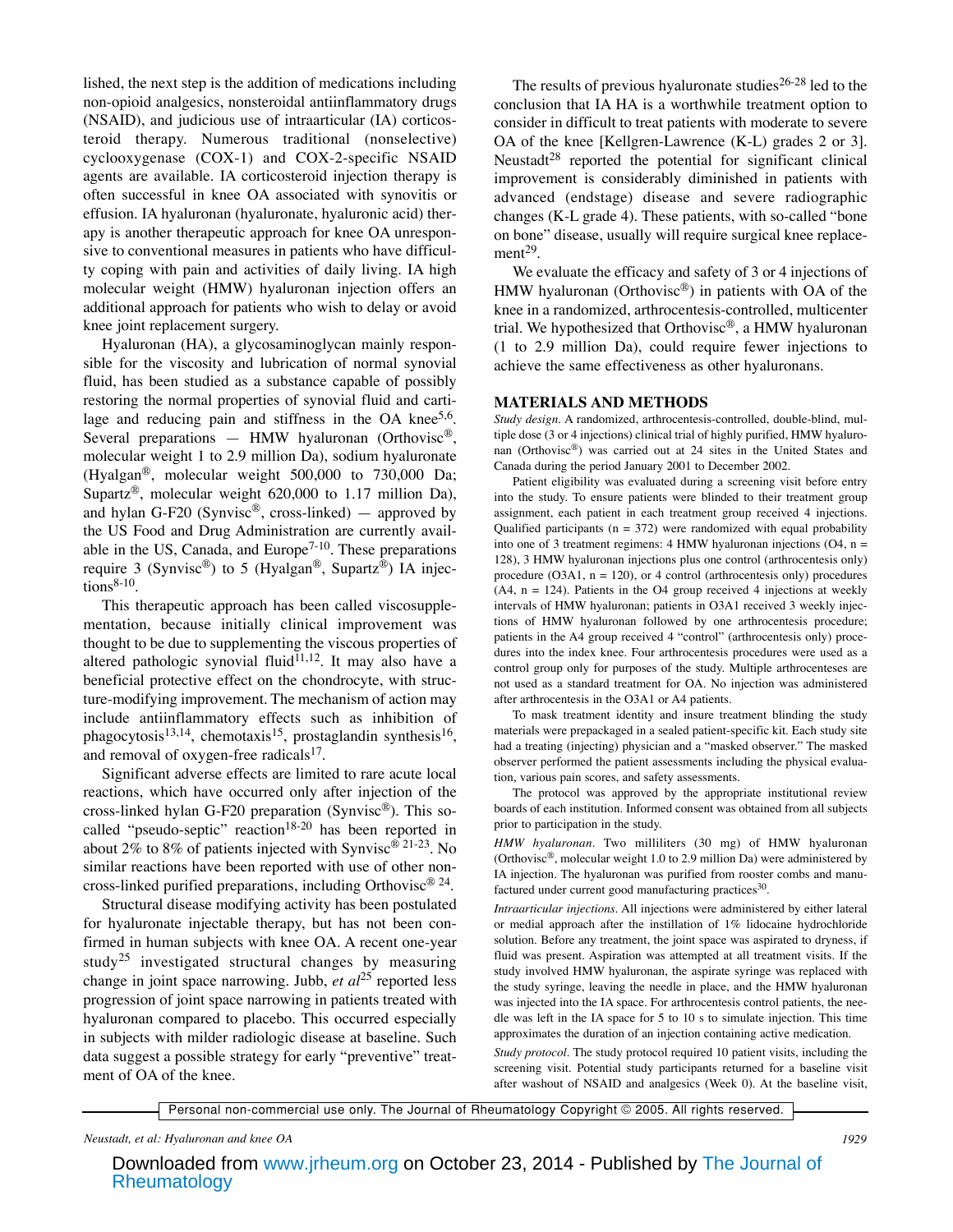patients who met the enrollment criteria were randomly assigned to one of the 3 treatment groups and received the first of the series of the IA study treatments. Participants then returned for 3 consecutive weeks (Weeks 1, 2, 3) to receive one additional knee injection or arthrocentesis procedure each week. Patients also returned for followup evaluation at Weeks 8, 12, 16, 22, and 28 after the first injection. The total duration of the study was 28 weeks.

Study participants completed the Western Ontario and McMaster Universities (WOMAC) pain score, the Patient Global score, and the Pain on Standing score at screening and at Weeks 1, 2, 3, 8, 12, 16, 22, and 28. Acetaminophen, up to 4 g/day, was the only rescue pain medication allowed. Acetaminophen was not permitted for at least 24 h prior to each study assessment session.

*Participant enrollment.* The radiographic eligibility of the patient was assessed using the K-L grading criteria<sup>31</sup>. Assessment included a history, physical examination (range of motion, presence of synovitis or effusion), and a standing anterior-posterior radiograph (or semiflexed weight-bearing flexion view). During screening, patients completed a WOMAC Pain Score to assess the level of pain, stiffness, and functional impairment in each knee separately. In addition, each patient completed the Patient Global score and Pain on Standing score and the masked observer completed the Investigator Global score.

All patients were  $\geq 40$  years of age and were willing to discontinue all analgesics and NSAID 7 days before the first injection and for the duration of the study. All patients had a diagnosis of knee OA according to the American College of Rheumatology criteria<sup>4</sup>, a K-L grade of 1, 2 or 3 in accord with radiographic evidence of knee  $OA^{31}$ , and a summed WOMAC Pain Score<sup>32</sup>  $\geq$  200 mm and < 400 mm (maximum possible score 500 mm) in the index (treated) knee and < 150 mm in the contralateral (untreated) knee.

Exclusion criteria included patients who initiated an exercise or physical therapy program within 3 months, oral or parenteral corticosteroid use within 30 days, IA injection of steroids into the index knee within 90 days, IA injection of any hyaluronic substance within the past 9 months, or operative arthroscopy within 6 months; treatment with anticoagulants; and clinically significant comorbidity (fibromyalgia, peripheral neuropathy, vascular insufficiency, or hemiparesis) severe enough to interfere with accurate evaluation.

Major protocol violations included surgery, new medications for additional conditions, initiation of a new physical therapeutic or exercise regimen, and use of proscribed medications. Patients were said to be noncompliant when they missed any patient visit (injection or followup visit).

*Outcome measures.* Treatment results were assessed during each patient visit. The primary outcome was the proportion of patients achieving at least a 20% relative improvement and an absolute improvement of at least 50 mm from baseline in WOMAC Pain Score over 4 assessment points between Weeks 8 and 22 in the index knee. A questionnaire was used to measure individual WOMAC Pain Scores related to 5 conditions under which the patient might experience pain: (1) walking on a flat surface; (2) going up or down stairs; (3) at night in bed; (4) sitting or lying; (5) standing upright. Each of the 5 conditions under which the patient might experience pain was scored using a visual analog scale (VAS) that ranged from 0 mm (no pain) to 100 mm (extreme pain). The WOMAC Pain Score consisted of the sum of these 5 individual 100 mm VAS scores, resulting in a maximum possible score of 500 mm.

Secondary outcome measures included the Patient Global score, Investigator Global score, and Pain on Standing score. Each of these scales used the same VAS, ranging from 0 to 100 mm.

*Safety assessment.* The safety of treatment was determined from adverse event reports, records of vital signs, and clinical laboratory tests. Adverse events were monitored continually during the 28 week trial and were categorized by frequency, severity, body system, treatment group, and relationship to study procedure, as determined by the investigator. The MedDRA 3.0 coding system (MedDRA, version 3.0, AutoCode CS; TRW Inc., Lyndhurst, OH, USA) was used to classify adverse events.

*Calculation of sample size.* The sample size calculation was based on the proportion of patients expected to achieve a clinically significant reduction in WOMAC Pain outcomes. In a previous study<sup>21</sup>, about 60% of patients receiving saline injections and 70% of patients receiving 3 injections of HMW hyaluronan achieved a 20% (and 50 mm) reduction in WOMAC Pain scores. For arthrocentesis, it was hypothesized that approximately 55% of patients would achieve this level of pain reduction in contrast to the 60% seen for saline injections. To detect this difference between arthrocentesis and the 2 HMW hyaluronan injection series (3 injections and 4 injections), a sample size of 107 patients per group was required for 80% power and overall 5% Type I error in a 2-sided hypothesis test. This study enrolled at least 120 patients per group to allow for a loss of about 10% of randomized patients. Sample size was computed using a 2.5% Type I error to represent the Hochberg adjustment for the comparison of the O4 regimen to the O3A1 regimen and to the A4 group.

*Randomization.* A balanced block design was used and patient randomization was stratified by sex. Quintiles Inc. (Mt. Laurel, NJ, USA) was responsible for generation of the randomization code, packaging of the study material into kits, and distribution to sites. The investigational sites received packaged, numbered kits separately. The next eligible patient was assigned the lowest numbered available kit according to sex.

*Statistical methods.* Chi-square p values were used to analyze differences among treatment groups at each timepoint, and a generalized estimating equation (GEE) model was used to assess changes over time among treatment groups. GEE models tested for treatment differences while controlling for sex, time, and treatment by time interaction to test if treatments separated over post-baseline observations. In addition, if site or site by treatment interactions were statistically significant, these terms were kept in the model. All GEE models were based on the observed data. Study success was defined as a statistically significant difference among treatment groups.

The planned analyses were conducted with respect for the null hypothesis. The null hypothesis was no treatment difference in the mean trend over time (Weeks 8 to 22 inclusive) among the control group (A4) and either or both of the 2 HMW hyaluronan groups (O4 and O3A1) of the proportion of patients achieving at least a 20% level of improvement and an absolute improvement of at least 50 mm from baseline in WOMAC Pain score. The alternative hypothesis was a difference in the mean trend over time among the groups. The Hochberg procedure was used to control the overall Type I error at 5%. The p values were computed for O4 and O3A1 versus A4 and then ranked as more significant (lesser of the p values) and less significant (greater of the p values). If the greater p value was below 0.05, then significance was to be claimed for both comparisons to A4; if the greater p value exceeded 0.05, then significance could still be declared for the more significant comparison if the smaller p value was less than 0.025.

A baseline factor analysis was used to compare the baseline characteristics of the treatment groups. Baseline values were defined as those obtained at the baseline visit (before first treatment). Differences among treatment groups were tested using a one-way ANOVA for continuous measures, a Wilcoxon rank-sum test for ordinal measures, and a chi-square test (or Fisher's exact test, as appropriate) for unordered categorical measures. Global differences among treatment groups were considered statistically significant if the 2-sided p value was less than 0.05.

Post hoc analyses were conducted to determine the proportion of patients achieving a 40% and 50% level of improvement in WOMAC Pain score.

*Intent to treat population.* All patients who received at least one IA injection or control treatment were included in the intent to treat and safety analyses.

*Evaluable population.* The evaluable population was defined as patients who received all 4 treatments and at least one followup visit and who had no significant protocol deviation. The evaluable population was considered the primary planned analysis population.

*Evaluable subgroup.* The evaluable subgroup was a subgroup of the evalu-

Personal non-commercial use only. The Journal of Rheumatology Copyright © 2005. All rights reserved.

*1930 The Journal of Rheumatology 2005; 32:10*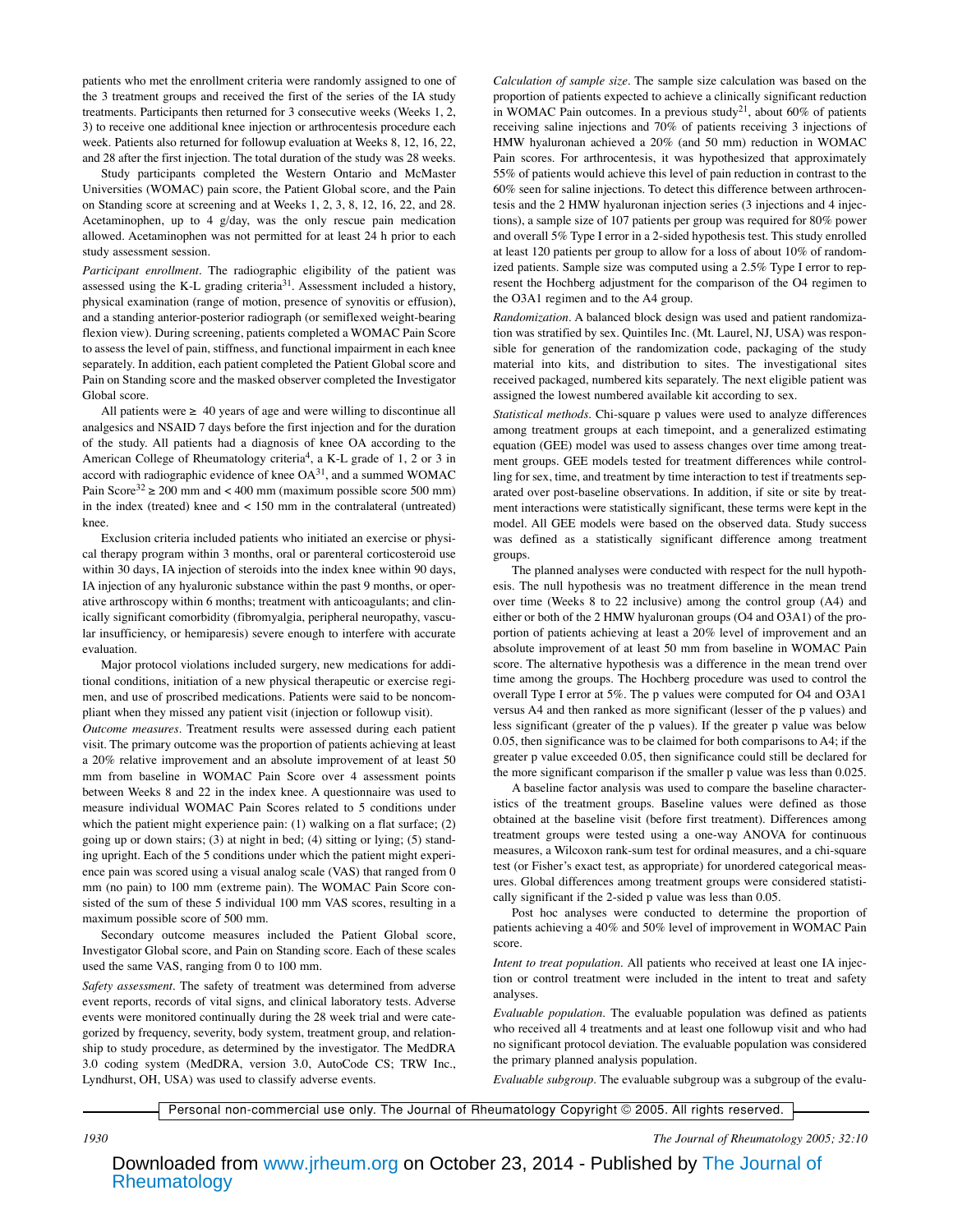able population and consisted of patients with baseline K-L grade 2 or 3 (moderate to severe) radiographic findings and contralateral knee WOMAC Pain score < 150 mm. This subgroup, eliminating patients with K-L grade 1 radiographic findings, was identified for supplemental analysis because patients with K-L grade 1 do not have confirmed OA and were not considered to be an appropriate population for HA treatment. The supplemental analysis repeated all previous analyses on this subgroup, including a summary of baseline variables and demographics, GEE analysis of improvement at 20% (plus 50 mm improvement), 40% and 50% thresholds, and GEE analysis of the secondary endpoints (WOMAC Pain scores, Pain on Standing, Investigator Global score, and Patient Global score). Calculations of Fisher's exact p values for overall differences in proportions among the treatment groups and pairwise comparisons were conducted. Asymptotic 2-sided 95% confidence intervals for the difference in the proportion achieving a response were calculated. Changes from baseline were analyzed at each timepoint using ANOVA; 95% CI about the difference in the mean change in each score were calculated.

#### **RESULTS**

*Patient demographics and baseline disease characteristics.* The 370 patients (128 O4, 119 O3A1, and 123 A4) who received at least one IA injection constituted the intent to treat population. Of these, the 336 patients (115 O4, 107 O3A1, and 114 A4) who completed all 4 treatments and at least one followup visit and had no significant protocol deviation constituted the evaluable population.

*Evaluable population*. The demographic and baseline (summed WOMAC Pain score, Patient Global score, Investigator Global score, and Pain on Standing score) characteristics of the evaluable cohort indicate no differences among the 3 treatment groups (Table 1). Mean WOMAC

|                       |  |  | Table 1. Patient demographics and baseline disease characteristics of |  |
|-----------------------|--|--|-----------------------------------------------------------------------|--|
| evaluable population. |  |  |                                                                       |  |

|                                               | <b>Treatment Group</b> |                   |                |  |  |  |
|-----------------------------------------------|------------------------|-------------------|----------------|--|--|--|
| Characteristic                                | Ω4                     | O <sub>3</sub> A1 | A <sub>4</sub> |  |  |  |
|                                               | $n(\%)$                | $n(\%)$           | $n(\%)$        |  |  |  |
| No. of patients                               | 115                    | 107               | 114            |  |  |  |
| Mean age, yrs                                 | $58.4 + 8.9$           | $58.9 + 8.9$      | $59.1 + 8.3$   |  |  |  |
| <b>Sex</b>                                    |                        |                   |                |  |  |  |
| Male                                          | 63 (54.8)              | 55 (51.4)         | 57 (50.0)      |  |  |  |
| Female                                        | 52 (45.2)              | 52 (48.6)         | 57 (50.0)      |  |  |  |
| Body mass index, $kg/m2$                      | $28.9 + 4.2$           | $29.6 + 4.3$      | $29.4 + 4.2$   |  |  |  |
| Radiographic evaluation,                      |                        |                   |                |  |  |  |
| K-L grade                                     |                        |                   |                |  |  |  |
| $\theta$                                      | 0(0.0)                 | 0(0.0)            | 0(0.0)         |  |  |  |
| 1                                             | 11(9.6)                | 17(15.9)          | 14 (12.3)      |  |  |  |
| $\overline{c}$                                | 56 (48.7)              | 58 (54.2)         | 53 (46.5)      |  |  |  |
| 3                                             | 48 (41.7)              | 32(29.9)          | 47 (41.2)      |  |  |  |
| $\overline{\mathbf{A}}$                       | (0.0)                  | (0.0)             | 0(0.0)         |  |  |  |
| Mean analgesic usage,                         | $2.08 + 1.8$           | $2.48 + 2.2$      | $2.05 + 2.0$   |  |  |  |
| tablets/day                                   |                        |                   |                |  |  |  |
| Mean WOMAC Pain Score                         |                        |                   |                |  |  |  |
| Index knee                                    | $286.6 + 60.8$         | $289.0 + 50.4$    | $294.1 + 58.6$ |  |  |  |
| Contralateral knee                            | $66.8 + 47.4$          | $69.3 + 46.9$     | $64.6 + 47.9$  |  |  |  |
| Mean patient global score                     | $67.5 + 15.0$          | $62.4 + 15.8$     | $64.4 + 15.5$  |  |  |  |
| Mean pain on standing score                   | $65.2 + 17.9$          | $65.7 + 16.1$     | $65.5 + 16.1$  |  |  |  |
| Mean investigator global score                | $58.8 \pm 14.5$        | $57.0 \pm 14.0$   | $57.6 + 14.3$  |  |  |  |
| Mean synovial fluid volume, ml $0.9 \pm 2.73$ |                        | $1.0 + 3.24$      | $0.9 + 3.13$   |  |  |  |

Pain scores for the index knee at baseline were comparable in the treatment groups  $(286.6 \pm 60.8 \text{ in the O4 group}, 289.0 \text{ m}$  $\pm$  50.4 in the O3A1 group, and 294.1  $\pm$  58.6 in the A4 group). Baseline mean WOMAC Pain scores for the contralateral knee were also comparable among the 3 treatment groups.

The majority of patients in each treatment group had radiographic evidence of OA in both knees. The distribution of patients by K-L grade was similar for all groups: K-L grade 1%–12.5%, 2%–56%, and 3%–43%, respectively. Use of acetaminophen for knee pain was about 2 tablets per day in all groups.

*Discontinuation of treatment*. The intent to treat population that completed the 28 week study consisted of 128 patients in the O4 group, 119 in the O3A1 group, and 123 in the A4 group. The most frequent cause of discontinuation was worsening of symptoms, which occurred in 9 patients in the O4 group, 8 in the O3A1 group, and 15 in the A4 group (control group). Sixteen patients were lost to followup and 8 patients were discontinued because of noncompliance. No significant differences existed among treatment groups with respect to reasons for discontinuation.

Effect of hyaluronan on knee pain, stiffness, and function *Evaluable population.* Within each treatment group (O4, O3A1, A4) of the evaluable population ( $n = 336$ ), a statistically significant ( $p < 0.0001$ ) improvement from baseline was observed for all endpoints (WOMAC, Pain on Standing score, Investigator Global score, Patient Global score). Among treatment groups, all endpoints indicated clinical improvements in patients receiving HMW hyaluronan, even though these differences did not reach statistical significance.

The changes from baseline scores for all endpoints compared across the 3 treatment groups are shown in Table 2. The mean change for WOMAC Pain scores was greater in the O4 group compared to the A4 group at Week 8 (–144.7 vs –126.0), Week 12 (–146.2 vs –129.5), Week 16 (–145.5 vs –125.8), and Week 22 (–123.7 vs –111.8). The mean changes from baseline for Investigator Global score were statistically significant for the O4 group compared to the A4 group at Weeks 8 and 12. The mean change (improvement) in the O4 group exceeded that of the A4 group at each assessment. The Pain on Standing score improved by  $> 25$ mm for all 3 treatment groups at all assessment points (Figure 1). The O4 group changed more than the A4 group, but this response was not statistically significant. The Patient Global score mean change (improvement) from baseline was significant ( $p = 0.0222$ ) at Week 8 (-37.4 mm, O4 group; –28.8 mm, A4 group). This continued at Weeks 12 and 16, with significant changes in the O4 treatment group (Week 12 –38.3 mm; Week 16 –36.3 mm) compared to the A4 group (Week 12 –28.2 mm; Week 16 –28.2 mm). The mean daily consumption of acetaminophen during

Personal non-commercial use only. The Journal of Rheumatology Copyright © 2005. All rights reserved.

#### *Neustadt, et al: Hyaluronan and knee OA 1931*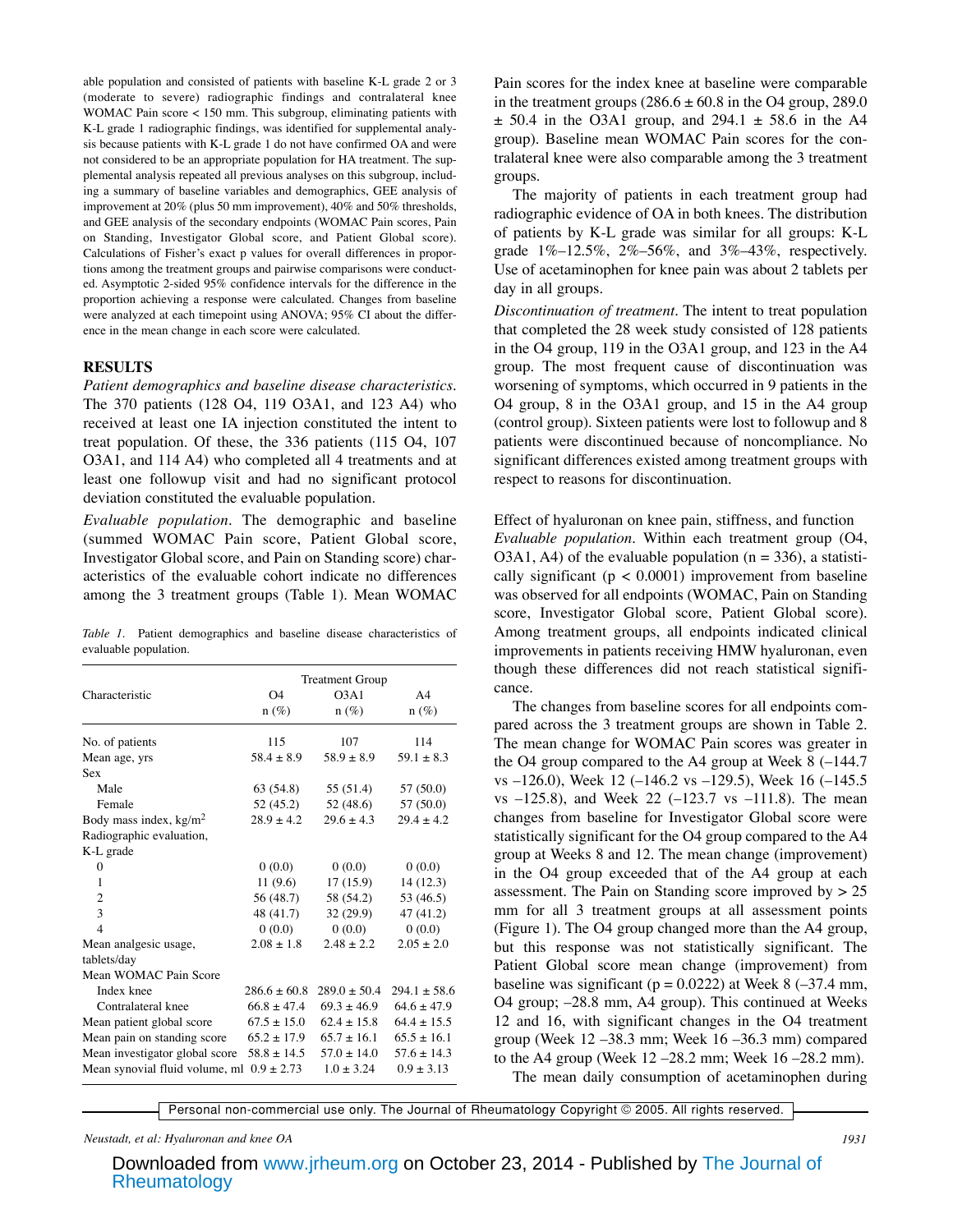*Table 2.* Treatment outcomes: change from baseline (evaluable population).

| Endpoint                  | Group          | No. of Patients | Baseline       | Week 8           | Week 12          | Week 16          | Week 22          |
|---------------------------|----------------|-----------------|----------------|------------------|------------------|------------------|------------------|
| <b>WOMAC</b>              | O <sub>4</sub> | 115             | $286.6 + 60.8$ | $-144.7 + 113.3$ | $-146.2 + 119.3$ | $-145.5 + 119.1$ | $-123.7 + 123.4$ |
|                           | O3A1           | 107             | $289.0 + 50.4$ | $-113.1 + 121.9$ | $-121.0 + 120.5$ | $-121.1 + 123.2$ | $-108.4 + 124.6$ |
|                           | A <sub>4</sub> | 114             | $294.1 + 58.6$ | $-126.0 + 120.2$ | $-129.5 + 121.7$ | $-125.8 + 117.6$ | $-111.8 + 117.0$ |
| Investigator global score | O <sub>4</sub> | 115             | $58.8 + 14.5$  | $-27.9 + 22.4*$  | $-29.1 + 23.5*$  | $-25.4 + 22.9$   | $-21.7 + 24.2$   |
|                           | O3A1           | 107             | $57.0 + 14.0$  | $-21.9 + 25.5$   | $-22.7 + 24.0$   | $-23.0 + 23.2$   | $-18.3 \pm 26.3$ |
|                           | A <sub>4</sub> | 114             | $57.6 + 14.3$  | $-21.6 + 20.9$   | $-20.7 + 21.1$   | $-20.0 \pm 23.4$ | $-16.0 \pm 21.8$ |
| Patient global score      | O <sub>4</sub> | 115             | $67.5 + 15.0$  | $-37.4 + 28.0*$  | $-38.3 + 28.5*$  | $-36.3 + 29.1*$  | $-33.4 \pm 29.1$ |
|                           | O3A1           | 107             | $62.4 + 15.8$  | $-29.0 + 30.8$   | $-28.2 + 30.4$   | $-27.5 + 30.2$   | $-26.1 + 30.6$   |
|                           | A4             | 114             | $64.4 + 15.5$  | $-28.8 + 25.6$   | $-28.2 + 26.7$   | $-28.2 + 27.0$   | $-26.2 \pm 27.5$ |

\* Indicates significant difference between treatment group (O4) and control group (A4). P value < 0.05.



*Figure 1.* Mean change in Pain on Standing score. \*Average baseline score: O4 = 64.8; O3A1 = 65.4; A4 = 65.9.

the study was comparable among the 3 treatment groups and ranged from 1.23 to 1.77 tablets per day.

*Evaluable subgroup.* The evaluable subgroup consisted of patients with a K-L grade 2 or 3 at baseline. These are considered to be most representative of candidates for viscosupplementation therapy. This group comprised 294 patients or 87.5% of the evaluable population. Patients with K-L grade 2 represented 53.8% of the O4 subgroup, 64.4% of the O3A1 subgroup, and 53% of the A4 subgroup; K-L grade 3 patients were 46.2%, 35.6%, and 47%, respectively.

The patients in the O4 group showed a significantly high-

er degree of improvement at Week 8 ( $p = 0.0320$ , 95% CI  $-66.1, -3.0$ ) and Week 16 (p = 0.0447, 95% CI –65.2, –0.8) than the A4 group. Table 3 shows the magnitude of improvement in the WOMAC Pain scores for the index knee, relative to the baseline value. Seventy-six percent of O4 patients had  $\geq$  20% improvement in WOMAC Pain score at Week 8, compared to 62% of patients in the A4 group ( $p = 0.0346$ ). Similar, but not statistically significant, trends were observed for the O4 group at all other timepoints at the 20% threshold.

Statistical significance was observed at higher thresholds

Personal non-commercial use only. The Journal of Rheumatology Copyright © 2005. All rights reserved.

*1932 The Journal of Rheumatology 2005; 32:10*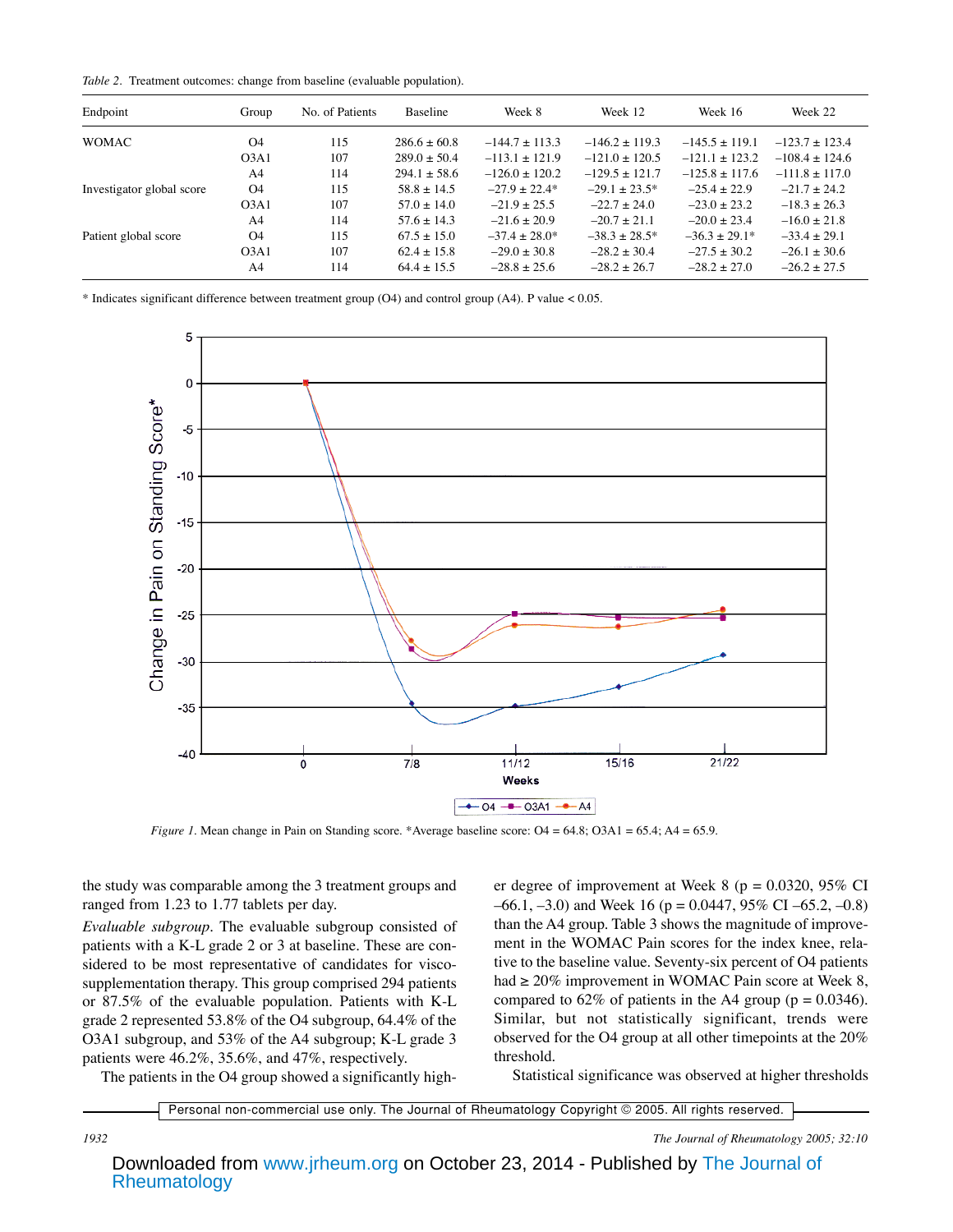*Table 3.* Number of patients with percentage improvement from baseline in WOMAC pain scores by treatment group (evaluable subgroup).

|         | Percentage Improvement<br>20%<br>50%<br>40% |                   |         |            |                   |                                                           |             |                  |             |
|---------|---------------------------------------------|-------------------|---------|------------|-------------------|-----------------------------------------------------------|-------------|------------------|-------------|
|         | O <sub>4</sub>                              | O <sub>3</sub> A1 | A4      | O4         | O <sub>3</sub> A1 | A4                                                        | 04          | O <sub>3A1</sub> | A4          |
|         | $(n = 104)$                                 |                   |         |            |                   | $(n = 90)$ $(n = 100)$ $(n = 104)$ $(n = 90)$ $(n = 100)$ | $(n = 104)$ | $(n = 90)$       | $(n = 100)$ |
|         | $n(\%)$                                     | $n(\%)$           | $n(\%)$ | $n(\%)$    | $n(\%)$           | $n(\%)$                                                   | $n(\%)$     | $n(\%)$          | $n(\%)$     |
| Week 8  | 79 (76)*                                    | 57 (63)           | 62(62)  | $68(65)*$  | 47 (52)           | 51 (51)                                                   | $62(60)*$   | 41 (46)          | 42 (42)     |
| Week 12 | 79 (76)                                     | 56 (62)           | 67 (67) | 72 (69)*   | 47 (52)           | 52 (52)                                                   | 60(58)      | 41 (46)          | 50 (50)     |
| Week 16 | 89 (77)                                     | 61 (68)           | 67 (67) | $70(67)^*$ | 49 (54)           | 47 (47)                                                   | $60(58)*$   | 42 (47)          | 43 (43)     |
| Week 22 | 72 (69)                                     | 59 (66)           | 62(62)  | $62(60)*$  | 45(50)            | 45 (45)                                                   | 55 (53)     | 38 (42)          | 39 (39)     |

\* Indicates significant difference between treatment group (O4) and control group (A4). P value < 0.05.

(40% and 50%) of WOMAC Pain score improvement (Table 3). A statistically significantly greater proportion of O4 patients had a 40% improvement in WOMAC Pain scores compared to the A4 group at each week of followup (8, 12, 16, and 22 weeks) and a 50% improvement at Weeks 8 and 16. The 40% threshold showed a pronounced distinction between the O4 group and the A4 group at Weeks 12 and 16. At all weeks, 14% to 20% more O4 patients reached the 40% threshold than A4 patients.

The change from baseline scores for the Pain on Standing score, Investigator Global score, and Patient Global score was compared across treatments (Table 4). The change from baseline in Pain on Standing score between the O4 group and the A4 group was statistically significant at Week 12 (Table 4). The change in Investigator Global score and Patient Global score was significantly ( $p < 0.05$ ) better for O4 patients than A4 patients at Weeks 8, 12, and 16. The Week 22 comparison neared statistical significance ( $p =$ 0.0605 Investigator Global score;  $p = 0.0514$  Patient Global score).

The data indicate the O4 group produced better clinical outcomes than the A4 group. Because the A4 group achieved a better than expected improvement, no statistical differences were seen between the A4 group and the O3A1 group. The A4 group showed a strong placebo effect.

Safety profile of HMW hyaluronan

*Intent to treat population.* All patients who received one IA injection or control treatment were included in the safety analysis. The adverse event profiles of the 3 treatment groups are shown in Table 5. Seventy-five patients in the O4 group (58.6%), 61 in the O3A1 group (51.3%), and 65 in the A4 group (52.8%) reported 201 adverse events. The most frequently reported adverse events were headache, nasopharyngitis, arthralgia, and back pain. A total of 21 (5.7%) patients reported arthralgia; this included 16 patients in the O4 group, 4 in the O3A1 group, and one in the A4 group.

Potential device-related adverse events were reported in 11 patients in the O4 group, 6 in the O3A1 group, and 4 in the A4 group. Adverse events directly related to the injection site (erythema, bruising, or pain) consisted of 5 events in 5 patients in the O4 group, 2 events in 2 patients in the O3A1 group, and 2 events in 2 patients in the A4 group. One patient in the A4 control group reported severe injection site pain; all other injection site events were considered slight to moderate. One patient in the O4 group reported severe joint swelling that was thought to be treatment-related.

Potentially serious adverse events were reported by 4 patients in the O4 group and 3 patients in the A4 group. These adverse events included angina, myocardial infarction, gastrointestinal (GI) hemorrhage, and GI tract cancer.

*Table 4.* Treatment outcomes: change from baseline (evaluable subgroup).

| Endpoint                  | Group            | No. of Patients | Baseline        | Week 8             | Week 12         | Week 16         | Week 22          |
|---------------------------|------------------|-----------------|-----------------|--------------------|-----------------|-----------------|------------------|
| Pain on standing          | 04               | 104             | $64.8 \pm 18.4$ | $-34.6 + 28.3$     | $-34.9 + 30.0*$ | $-32.9 + 30.6$  | $-29.5 + 31.4$   |
|                           | O <sub>3A1</sub> | 90              | $65.4 + 16.9$   | $-28.7 + 28.8$     | $-25.0 + 29.1$  | $-25.4 + 29.6$  | $-25.5 + 30.2$   |
|                           | A <sub>4</sub>   | 100             | $65.9 + 15.8$   | $-27.8 + 29.7$     | $-26.2 + 27.9$  | $-26.4 + 28.1$  | $-24.6 + 29.9$   |
| Investigator global score | O <sub>4</sub>   | 104             | $58.8 \pm 14.3$ | $-28.3 + 22.5*$    | $-29.3 + 23.9*$ | $-25.7 + 22.9*$ | $-22.0 + 24.7$   |
|                           | O <sub>3A1</sub> | 90              | $58.2 \pm 14.3$ | $-24.1 + 24.5$     | $-22.7 + 24.6$  | $-23.1 + 23.7$  | $-19.7 + 27.1$   |
|                           | A <sub>4</sub>   | 100             | $57.8 + 14.7$   | $-20.6 + 20.7$     | $-19.2 + 20.5$  | $-18.4 + 23.1$  | $-15.4 + 21.7$   |
| Patient global score      | 04               | 104             | $67.3 + 14.9$   | $-38.4 \pm 27.6^*$ | $-38.8 + 28.4*$ | $-37.3 + 27.9*$ | $-33.3 \pm 28.6$ |
|                           | O <sub>3A1</sub> | 90              | $62.4 \pm 16.5$ | $-29.6 + 30.9$     | $-26.5 + 30.9$  | $-26.2 + 30.2$  | $-25.5 + 30.8$   |
|                           | A <sub>4</sub>   | 100             | $64.3 + 14.9$   | $-27.2 + 25.8$     | $-26.3 + 26.1$  | $-26.6 + 27.2$  | $-25.4 + 27.3$   |

\* Indicates significant differences between treatment group (O4) and control group (A4). P value < 0.05.

Personal non-commercial use only. The Journal of Rheumatology Copyright © 2005. All rights reserved.

#### *Neustadt, et al: Hyaluronan and knee OA 1933*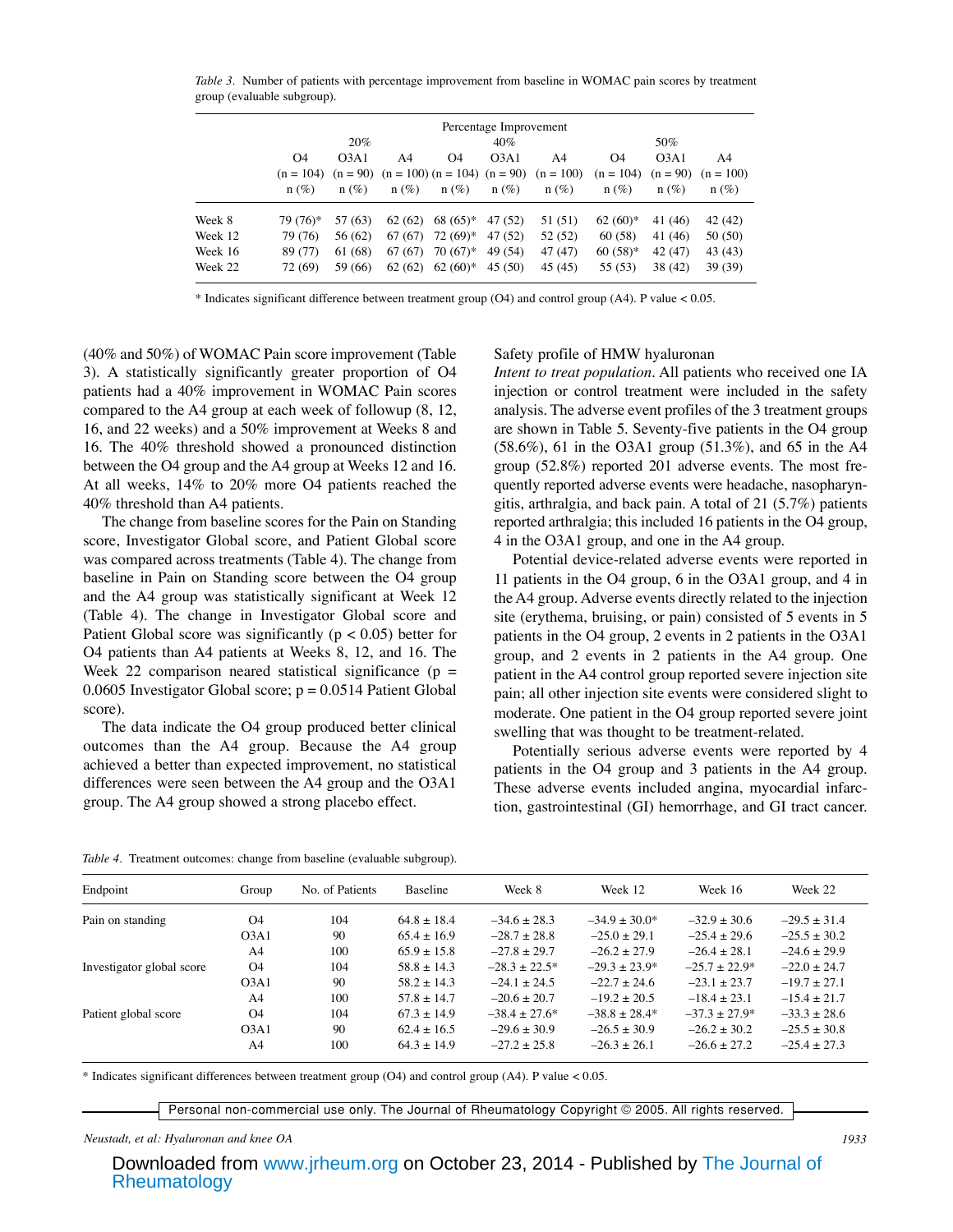*Table 5.* Adverse events reported by  $\geq 1\%$  of patients (by body system): intent to treat population.

| Adverse Event*    | $Q4 (n = 128)$<br>Patients, $n(\%)$ | $O3A1$ (n = 119)<br>Patients, $n(\%)$ | A4 $(n = 123)$<br>Patients, n (%) |  |
|-------------------|-------------------------------------|---------------------------------------|-----------------------------------|--|
| Gastrointestinal  | 10(7.8)                             | 11(9.2)                               | 10(8.1)                           |  |
| General body**    | 8(6.3)                              | 13(10.9)                              | 9(7.3)                            |  |
| <b>Infections</b> | 27(21.1)                            | 22(18.5)                              | 23(18.7)                          |  |
| Musculoskeletal   | 35(27.3)                            | 23(19.3)                              | 21(17.1)                          |  |
| Nervous system    | 20(15.6)                            | 18(15.1)                              | 26(21.1)                          |  |
| Psychiatry        | 1(0.8)                              | 1(0.8)                                | 2(1.6)                            |  |
| Respiratory       | 5(3.9)                              | 4(3.4)                                | 5(4.1)                            |  |
| Skin              | 3(2.3)                              | 1(0.8)                                | 4(3.3)                            |  |

\* No significant differences ( $p < 0.05$ ) were found among the groups. \*\* Includes injection site erythema, edema, and pain.

None of the serious adverse events were considered by the investigator to be related to Orthovisc® treatment. No unanticipated adverse device effect occurred during the study. There were no patient deaths during the study.

### **DISCUSSION**

Intraarticular hyaluronan injections are an alternative therapeutic option for OA of the knee. IA hyaluronan injections may provide clinical benefit to patients over the long term by improving joint function and avoiding the potential GI, cardiovascular, and renal side effects associated with chronic NSAID therapy<sup>33,34</sup>.

We evaluated the efficacy and safety of 3 or 4 injections of high molecular weight hyaluronan (Orthovisc®) in patients with OA of the knee in a randomized, arthrocentesis-controlled, multicenter trial. A statistically significant improvement from baseline was observed within each treatment group (O4, O3A1, A4) in the evaluable population for all endpoints: WOMAC, Pain on Standing score, Investigator Global score, and Patient Global score (Table 2). Among treatment groups, clinical improvement was observed in patients in the evaluable population receiving the 3-injection (O3A1) and 4-injection (O4) Orthovisc<sup>®</sup> regimens compared to the control group. Due in part to the unexpectedly high response rate in the arthrocentesis (A4) group, statistically significant differences were only reported between the O4 and control (A4) groups for the Investigator Global score and Patient Global scores, based on the Hochberg procedure.

This study used arthrocentesis as the control group. This included aspirating the joint space to dryness, if fluid was present. Such aspiration may have removed degradative enzymes and catabolites involved in inflammation. This improvement may have contributed to the high placebo response observed in the arthrocentesis group. Such a strong placebo response has been reported by other investigators and is well documented<sup>35,36</sup>. Desmarais<sup>37</sup> showed that simply penetrating the knee joint with a needle without injection can decrease the degree of pain in some patients with OA. Similar results were reported by Cederlof and Jonson<sup>38</sup>. A similar placebo effect was reported when saline injection was used as the control<sup>24</sup>.

All patients entering this study had failed the usual treatments for OA of the knee. The lack of response of the evaluable population was due in part to the inclusion of patients with K-L grade 1 in the evaluable population. Patients with K-L grade 1 do not have confirmed OA and should not have been included in this study. Such patients would not be candidates for treatment with Orthovisc®. For this reason, the K-L grade 1 patients were removed from the data set and the data were reevaluated using this evaluable subgroup. We believe the evaluable subgroup is the appropriate population for statistical analysis of the data.

Because of the high rate of response in the arthrocentesis control group, a significant number of control patients achieved the 20% improvement threshold established in the original statistical analysis plan. When 40% and 50% rates of improvement were assessed in the evaluable subgroup, further distinctions between O4 and A4 were revealed, demonstrating superiority of the 4-injection regimen to arthrocentesis (A4). This analysis showed greater improvement and to a larger degree (40% and 50%) in patients receiving the O4 regimen compared to the control group. Maximal improvement was observed at 8 weeks and persisted throughout this study (Weeks 8 to 22).

The control (A4) group did, however, show some improvement (20%). While a 20% improvement is clinically meaningful, 40% and 50% improvement are of much greater clinical significance, reflecting a much more desirable clinical outcome with even greater effect on the patient's quality of life. Further, 40% to 50% improvement as a clinical goal is a higher level of response than that observed in trials of naproxen for OA, where 30% improvement was seen $^{27}$ .

The effectiveness of the 3-injection regimen was masked by the high rate of response in the arthrocentesis (control) group. A similar placebo effect was also observed in a previous study<sup>24</sup> with the 3-injection regimen of Orthovisc<sup>®</sup> using saline injections as the control. High placebo responses using arthrocentesis and saline injections as the control have been reported<sup>24,35,37,38</sup>. Brandt, *et al*<sup>24</sup> reported clinical improvement in WOMAC Pain score, Patient Global assessments, Investigator Global assessments, and Pain on Standing compared to saline (control) injections.

Our results indicate that Orthovisc® has an excellent safety profile, highlighted by a low rate of injection site reactions. There were no device-related serious adverse events, and device-related adverse events in general were < 9% in O4 and 5% in O3A1; there was no statistical difference among the O4, O3A1, and A4 groups in any of the adverse event comparisons analyzed. In contrast, trials of Synvisc reported severe acute pseudoseptic reactions<sup>21-23</sup>; no such reaction occurred with Orthovisc<sup>®</sup> in the present study.

Personal non-commercial use only. The Journal of Rheumatology Copyright © 2005. All rights reserved.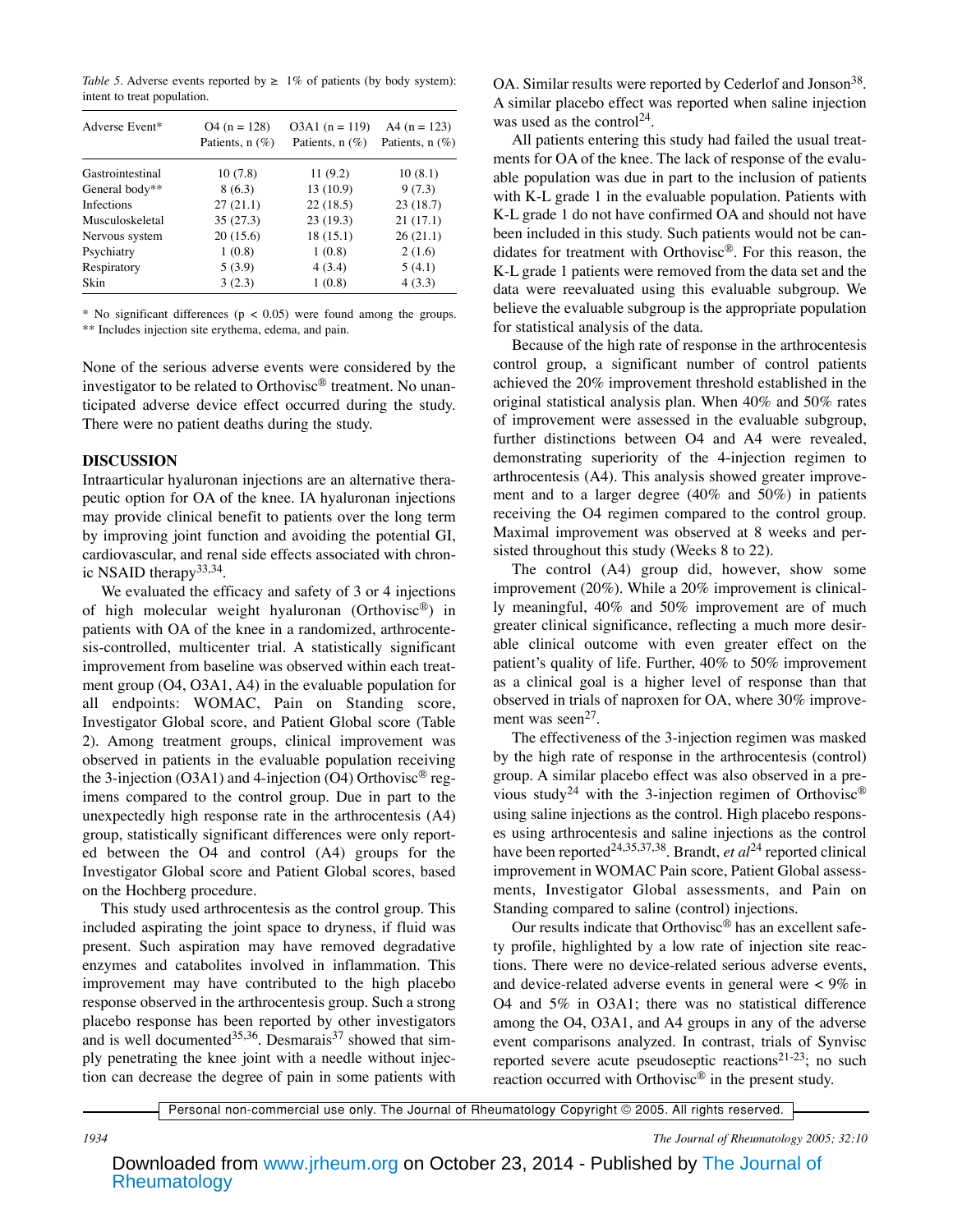The rate of injection site pain was 1.6% or less in O4 and O3A1 groups. In comparison, a trial of Hyalgan® reported a rate of 23% for injection site pain<sup>27</sup>. Overall injection site reactions were  $\lt$  4% in the Orthovisc<sup>®</sup> groups in this and other studies<sup>24</sup>. Arthralgia was noted in 12.5% of O4 patients; however, only one case was deemed device-related. This rate is compared to the 17.8% rate reported with Supartz<sup>® 9</sup>. In conclusion, Orthovisc<sup>®</sup> is extremely safe, with low incidences of device-related adverse reactions and a safety profile comparable to the other approved viscosupplementation devices.

In summary, our data demonstrate that high molecular weight hyaluronan (Orthovisc<sup>®</sup>) is a safe product for treatment of knee osteoarthritis. These data indicate that Orthovisc<sup>®</sup> seems to be effective in reducing the pain and symptoms associated with OA of the knee using a series of 3 or 4 injections. The potential benefit for clinically significant pain reduction using Orthovisc<sup>®</sup> outweighs the potential risk of a low rate of minor adverse effects.

#### **ACKNOWLEDGMENT**

We gratefully acknowledge assistance with preparation of the report by Andrea Gwosdow, PhD. The authors thank the following investigators who, in addition to the authors, composed the Orthovisc Study Group, and without whom this trial could not have been completed: Herbert S.B. Baraf, MD (Center for Rheumatology and Bone Research, Wheaton, MD); Charles Birbara, MD (Clinical Pharmacology Study Group, Worcester, MA); Joel Block, MD (Rush/Presbyterian Medical Center, Chicago, IL); Michael Burnette, MD (Tampa, FL); Jeffrey Davis, MD (Capstone Clinical Trials, Inc., Birmingham, AL); Matthew Heller, MD (North Shore Center for Arthritis Treatment, Peabody, MA); Glen Thomson, MD (Center for Inflammatory and Arthritic Disease, Winnipeg, Manitoba, Canada); Suthin Songchareon, MD (Arthritis and Osteoporosis Treatment and Research, Jackson, MS); Jane Box, MD (Arthritis Clinic, Charlotte, NC); Malin Prupas, MD (Arthritis Center of Reno, Reno, NV); Howard Marker, MD (Summit Research Solutions, Memphis, TN); James W. Renne, MD (Welborn Clinic, Evansville, IN): Catherine Gerrish, MD (Brown Clinic, Watertown, SD); John Tesser, MD (Phoenix Center for Clinical Research, Phoenix, AZ); Yun Choe, MD (South Puget Sound Clinical Research Center, Olympia, WA); Richard Gordon, MD (Mercerville, NJ); Geoffrey Gladstein, MD (Stamford Therapeutics Consortium, Stamford, CT); James Udell, MD (Arthritis Group, Philadelphia, PA); Stephen Bookbinder, MD (ORRC, Ocala, FL).

#### **REFERENCES**

- 1. Neustadt DH. Current approach to therapy for osteoarthritis of the knee. Louisville Med 2004;51:341-3.
- 2. Lawrence RC, Helmick CG, Arnett FC, et al. Estimates of the prevalence of arthritis and selected musculoskeletal disorder in the United States. Arthritis Rheum 1998;41:778-99.
- 3. Felts W, Yelin E. The economic impact of the rheumatic diseases in the United States. J Rheumatol 1989;16:867-884.
- 4. American College of Rheumatology Subcommittee on Osteoarthritis Guidelines. Recommendation for the medical management of osteoarthritis of the hip and knee. Arthritis Rheum 2000;43:1905-15.
- 5. Laurent TC, Fraser JR. Hyaluronan. FASEB J 1992;6:2397-404.
- 6. Kirwan JR, Rankin E. Intra-articular therapy in osteoarthritis. Baillieres Clin Rheumatol 1997;11:769-94.
- 7. Anika Therapeutics, Inc. Orthovisc package insert. Woburn, MA: Anika Therapeutics; 2004.
- 8. Fidia Farmaceutici SpA. Hyalgan package insert. Abano Terme, Italy: Fidia Farmaceutici; 2001.
- 9. Seikagaku Corporation. Supartz package insert. Tokyo: Seikagaku Corp.; 2001.
- 10. Genzyme Corporation. Synvisc package insert. Cambridge, MA: Genzyme Corp.; 2004.
- 11. Neustadt DH. Intra-articular therapy. In: Howell DS, editor. Osteoarthritis. Diagnosis and medical/surgical management. 3rd ed. Philadelphia: WB Saunders Co.; 2001:407.
- 12. Ghosh P, Guidolin D. Potential mechanism of action of intra-articular hyaluronan therapy in osteoarthritis: Are the effects molecular weight dependent? Semin Arthritis Rheum 2002;32:10-37.
- 13. Forrester JV, Balazs EA. Inhibition of phagocytosis by high molecular weight hyaluronate. Immunology 1980;40:435-46.
- 14. Pisko E, Turner RA, Soderstrom LP, Panetti M. Inhibition of neutrophil phagocytosis and enzyme release by hyaluronic acid. Clin Exp Rheumatol 1983;1:41-4.
- 15. Hakansson L, Hallgren R, Verge P. Regulation of granulocyte function by hyaluronic acid. In vitro and in vivo effect on phagocytosis, locomotion and metabolism. J Clin Invest 1980;66:298-305.
- 16. Punzi L, Schiavon F, Cavasin F, Ramonda R, Aambari PF, Todesco S. The influence of intra-articular hyaluronic acid on PGE2 and cAMP of synovial fluid. Clin Exp Rheumatol 1989;7:247-50.
- 17. Sato H, Takahashi T, Ide H, et al. Antioxidant activity of synovial fluid, hyaluronic acid and two subcomponents of hyaluronic acid. Arthritis Rheum 1988;31:63-71.
- 18. Bernardeau C, Bucki B, Liote F. Acute arthritis after intra-articular hyaluronate injection: onset of effusions without crystal. Ann Rheum Dis 2001;60:518-20.
- 19. Martens PB. Bilateral symmetric inflammatory reaction to hylan G-F 20 injection. Arthritis Rheum 2001;44:978-9.
- 20. Goldberg VM, Coutts RD. Pseudoseptic reactions to hylan viscosupplementation: diagnosis and treatment. Clin Orthop 2004;419:130-7.
- 21. Puttick MP, Wade JP, Chalmers A, Connell DG, Rangno KK. Acute local reactions after intraarticular hylan for osteoarthritis of the knee. J Rheumatol 1995;22:1311-4.
- 22. Chen AL, Desai P, Adler EM, Di Cosare PE. Granulomatous inflammation after Hylan G-F 20 viscosupplementation of the knee: a report of six cases. J Bone Joint Surg Am 2002;84:1142-7.
- 23. Leopold SS, Warme WJ, Pettis PD, Shott S. Increased frequency of acute local reaction to intra-articular hylan GF-20 (Synvisc) in patients receiving more than one course of treatment. J Bone Joint Surg Am 2002;84:1619-23.
- 24. Brandt KD, Block JA, Michalski JP, Moreland LW, Caldwell JR, Lavin PT, and the Orthovisc® Study Group. Efficacy and safety of intraarticular high molecular weight hyaluronan in knee osteoarthritis. Clin Orthop Rel Res 2001;385:130-43.
- 25. Jubb RW, Piva S, Beinat L, Dacre J, Gishen P. A one-year, randomized placebo (saline) controlled clinical trial of 500-730 kDa high molecular weight hyaluronan (Hyalgan) on the radiological change in OA of the knee. Int J Clin Pract 2003;57:467-74.
- 26. Wang C-T, Lin J, Chang C-J, Lin Y-T, Hou S-M. Therapeutic effects of hyaluronic acid on osteoarthritis of the knee. A meta-analysis of randomized controlled trials. J Bone Joint Surg Am 2004;86:538-45.
- 27. Altman RD, Moskowitz R. Intraarticular sodium hyaluronate (Hyalgan®) in the treatment of patients with osteoarthritis of the knee: a randomized clinical trial. Hyalgan Study Group. J Rheumatol 1998;25:2203-12. Erratum in J Rheumatol 1999;26:1216.
- 28. Neustadt DH. Long-term efficacy and safety of intra-articular

Personal non-commercial use only. The Journal of Rheumatology Copyright © 2005. All rights reserved.

*Neustadt, et al: Hyaluronan and knee OA 1935*